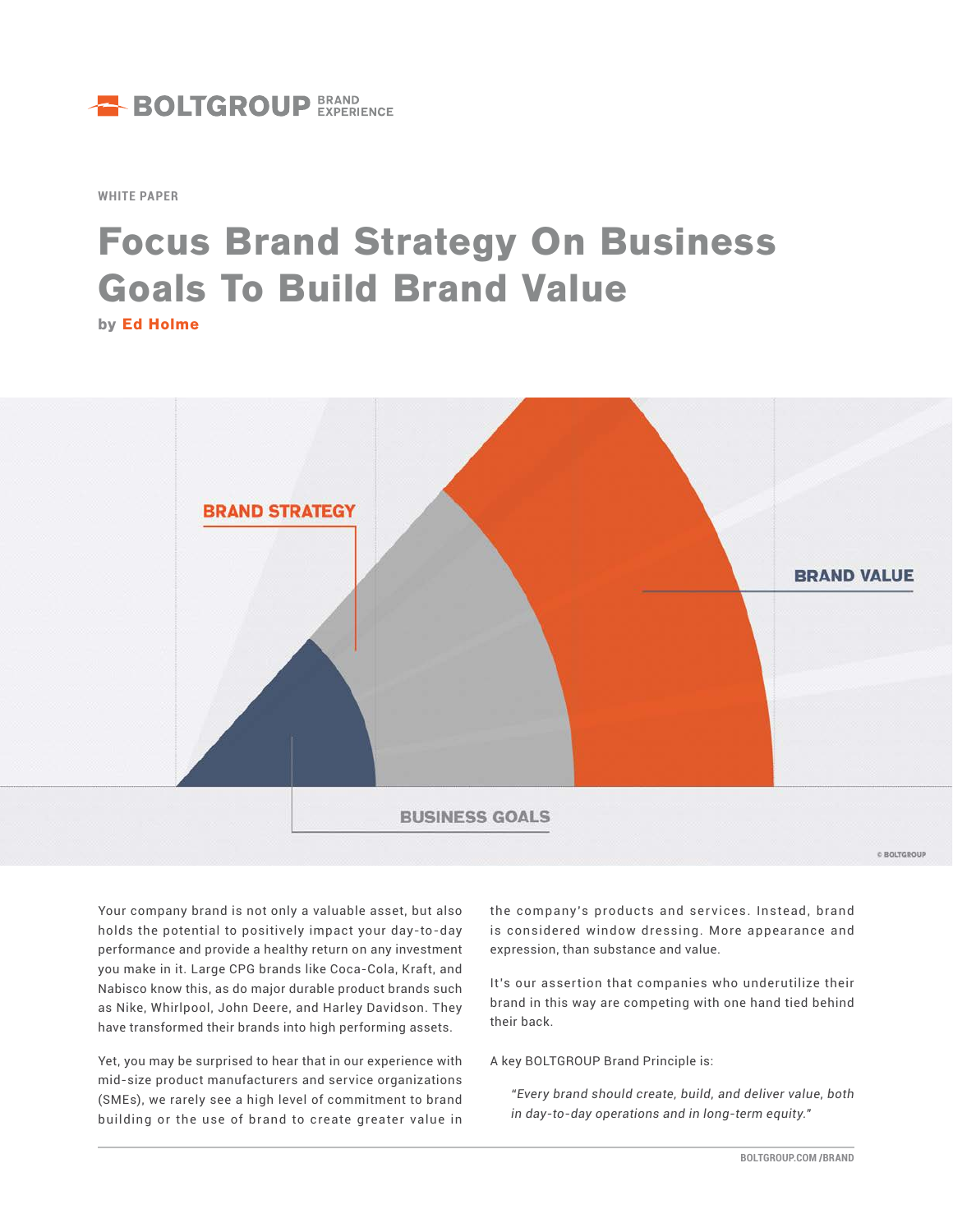

However, we also know that it's extremely difficult for this to happen in an organization where executive leadership considers brand as little more than the name on the building, a brief paragraph of reminiscent legacy, and a logo. [For more on this, see **[Without Brand, Your Name and Logo are](https://boltgroup.com/brand-value-creation)  [Worth Less.](https://boltgroup.com/brand-value-creation)**]

That's why a brand strategy, formulated from a wellconstructed brand foundation, built on authentic purpose, plays such a vital role in company success.

Let's break it down.

In a previous white paper, **[Forget About](https://boltgroup.com/your-brands-strategy)** *Type* **of Brand Strategy. What is** *Your* **[Brand's Strategy?](https://boltgroup.com/your-brands-strategy)**, we challenged SME executives to develop an actionable brand strategy that works for their company and organization. Not just adopt a cookie-cutter model of brand strategy that achieves little with regard to directives and goals.

#### The challenge posed is:

*"What is Your Brand's Strategy? … the right now strategy.* 

*The set of directional imperatives in sync with your business goals ..*

That are the guide and filter for everything your *brand does.* 

*That are the how, what, where, when, and why your brand does them.* 

*That work to create value for you and your customers. Today. Tomorrow. And into the future."*

Before you develop this, we recommend that you solidify your brand. This article unpacks how to build a truthful, purpose-based brand foundation (figure 1).

## **The Elements Shown Here Are:**

**BRAND PURPOSE** Why a brand exists with respect to the positive difference it aims to make in people's lives.

**BRAND PILLARS** The compelling truths of the brand. The adjectives or phrases that describe the core beliefs, values, and culture of the brand. And, when combined, define the unique and differentiated value upon which the brand is built. Evidence of these pillars must be present at every touchpoint with every audience.

**BRAND POSITION** The strategic intent for a differentiated brand image in a statement that reflects how the brand is to be perceived by your audience. It is the position the brand wants to hold in their hearts and minds.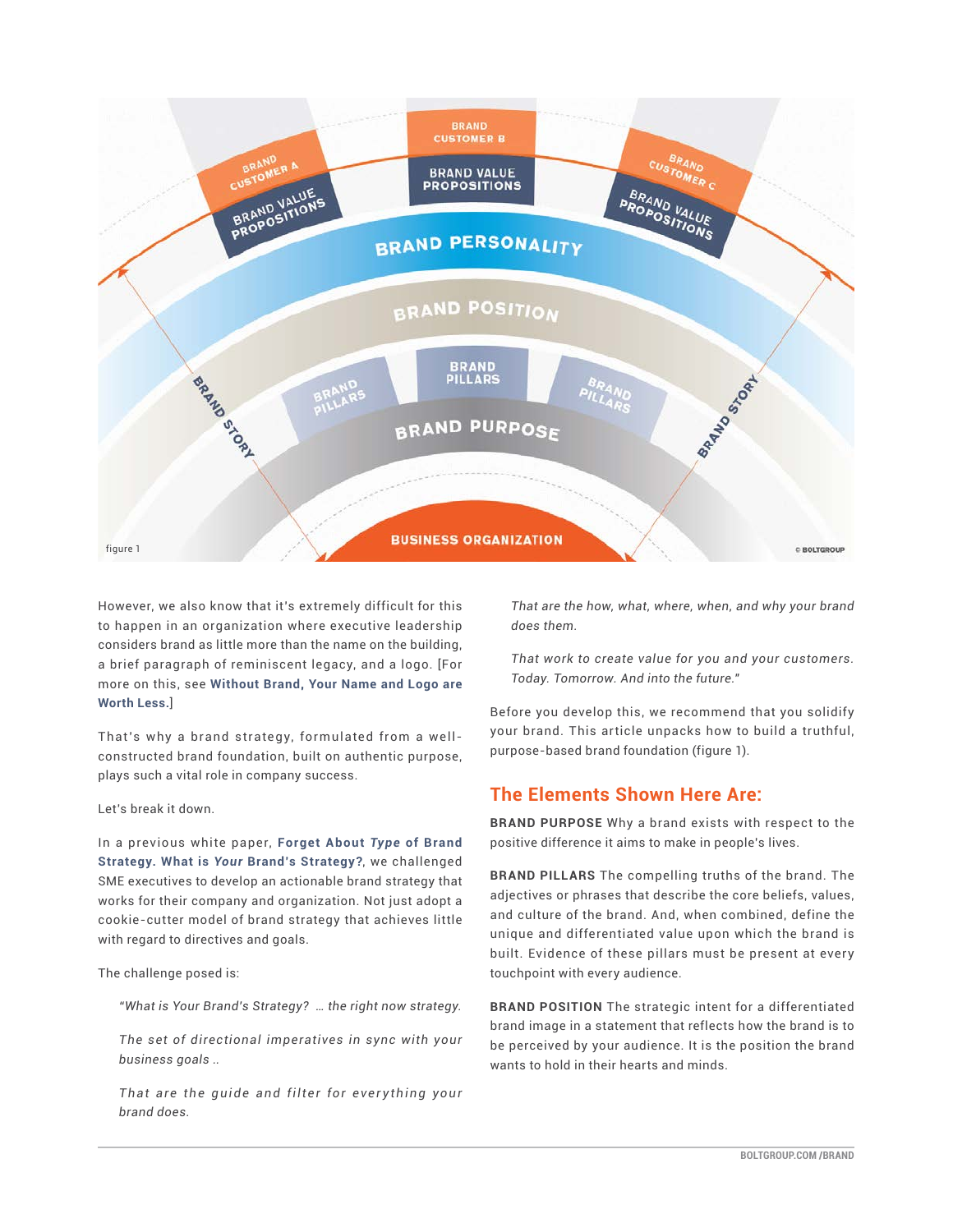**BRAND PERSONALITY** The point of view of the brand as a persona. Personality defines tone and manner. It conjures up imagery and portrays the attitude of the brand. It provides a glimpse into the soul of the brand and the feeling the brand has for life.

And finally, most important for this discussion:

**BRAND VALUE PROPOSITIONS** The sum total of benefits a brand delivers to each audience segment. These are based on the prioritized importance and value of the individual brand pillars. NOTE: brand value propositions should always be based on in-depth knowledge of the specified customer / client / end user segment for maximum benefit. And when delivered, they should instill in the specified customer / client / end user segment, your brand positioning—the unique position of value your brand strives to own in their hearts and minds.

With this brand foundation and set of value propositions in hand, a company can create and execute a viable and competitive brand strategy that is in alignment with their business goals, and crafted to build value in their brand. Real value that positively impacts bottom-line growth and profitability, and delivers a significant ROI.

Now, let's make this more personal:

*"Be Yourself, Everyone Else is Already Taken." — Oscar Wilde*

The first step in creating your brand strategy is to analyze your business goals. Take them one by one and ask: How can our brand help us achieve this goal while delivering value to our customers / clients / end users at the same time?

### **Example:**

In your current business plan, let's imagine that one goal is to increase revenue in your professional user market (prouser) by 15% annually for the next three years, thus claiming the top market share position in your industry by the end of 2020.

In your brand foundation you created brand value propositions for each of your distinct audiences. So, start there in developing the pro-user segment of your brand strategy. Pull out the pro-user value proposition, the prouser distribution channel value propositions and the adjacent value proposition for the non pro-user who aspires to pro-level products.

Each of these value propositions identifies the prioritized set of attributes your brand should communicate and deliver to each audience to provide value to them and build preference.

**"Every brand should create, build, and deliver value, both in day-to-day operations and in long-term equity."** 

Now, evaluate the key challenges in achieving the stated business goal of a three-year annual growth rate of 15% in your pro-user market. Are there distribution challenges? Retail penetration / relationship challenges? Brand awareness challenges? Competitive threat challenges? Current pro-user behavior and preference challenges?

Undoubtedly, there will be more than one challenge. Together, they provide the basis for your pro-user market brand strategy.

If there are distribution challenges, one of your key brand strategies may be to increase awareness and knowledge of your brand in the pro-user dealer network. Two ways to do this could be:

- **1)** Engage mid-size regional dealers in the Southeast and Midwest by showcasing the unique value and fullservice offerings your brand brings to their pro-user customer base.
- **2)** Re-instill your brand's unique value with the top five national distributors.

What are the nuts and bolts of getting all this done? Well, that's your tactical plan—the list of initiatives you create and implement. The purposefully designed brand experiences. And remember, it's vitally important to build your tactical approach and deliver solutions and experiences that are rooted in the value proposition of each particular audience. [Further reading: **[Brand Value is in the Eye of the Beholder](https://boltgroup.com/brand-value)**]